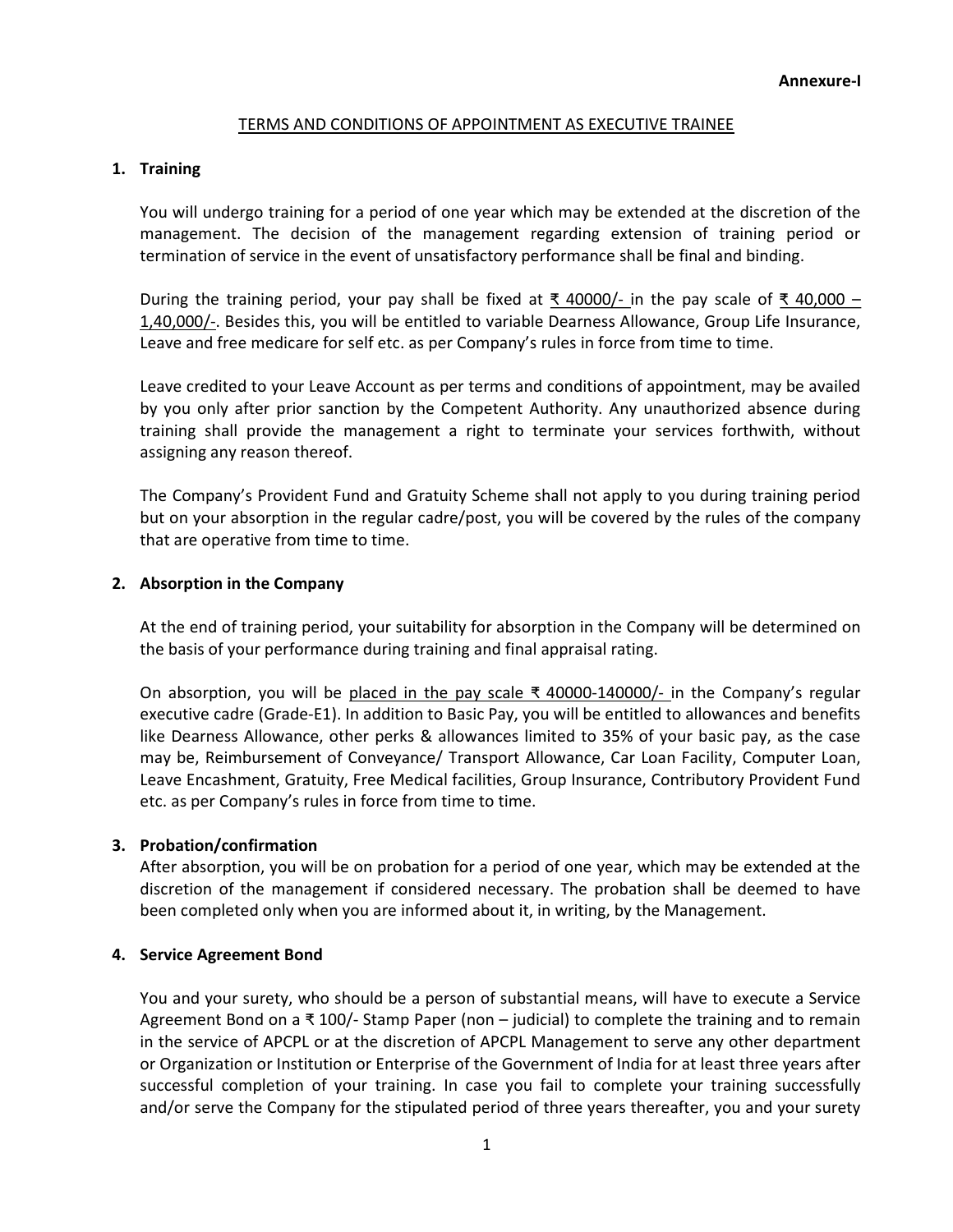shall jointly and severally compensate the company for Stipend/Salary, joining expenses, TA/DA, medical expenses etc. paid during the training period and training expenses incurred by it on account of and in connection with your training and this amount will be recovered from you if you leave the Organization within the training/bond period. However, the total amount recoverable under this clause shall not exceed Rupees Two lakhs Fifty Thousand plus GST as applicable, in case of General/OBC category candidates and Rupees One lakh Twenty Five thousand plus GST as applicable, for SC/ST/PwBD candidates. Further you will be required to serve one month notice while on training and/or probation after absorption and three months' notice on regularization after successful completion of probation, or pay salary (notice pay) in lieu thereof in addition to fulfilling the obligation stipulated in the Service Agreement Bond/ Rule of the Company.

You shall not be released during your training period or during the period of operation of Service Agreement Bond for any employment elsewhere. You shall not apply for employment elsewhere during your training period or service period of three years thereafter, without the prior permission of the APCPL management. In case you have already applied and/or appeared in any such test, interview etc. before joining the service of APCPL, in the event of your selection you shall not join the new organization, unless you have fully complied with the terms and condition of the Service Agreement Bond.

#### 5. At the time of reporting for joining, you are required to bring the following documents:

- (a) Registration slip downloaded from the website.
- (b) Your degree or provisional degree certificate and all semester mark sheets along with self attested photocopies.
- (c) The original and one self-attested copy each of the Matriculation Certificate in support of your age. Also, original and one self-attested photocopy each of 12th Standard certificate and marksheet.
- (d) GATE Scorecard in original.
- (e) Relieving Letter from current employer (if applicable).
- (f) Declaration & Nomination form –duly filled up and completed in all respects (**download the** format from our website www.apcpl.co.in)
- $(g)$  Attestation forms (4 sets) all four sets to be duly filled up and completed in all respects. Character certificates from two different persons not related to you from among the following:
	- (i) Gazetted officer of Central or State Governments.
	- (ii) Members of Parliament/State Legislatures.
	- (iii) District Magistrate or Sub Divisional Magistrates.
	- (iv) Tehsildars or Naib/Deputy Tehsildars, authorized to exercise magisterial powers.
	- (v) Principals of the recognized Educational Institutions last attended.

# Download the 4 sets of Attestation forms and 2 Character Certificates from our website www.apcpl.co.in.

(h) Caste Certificate (if applicable) as mentioned at point no. 7.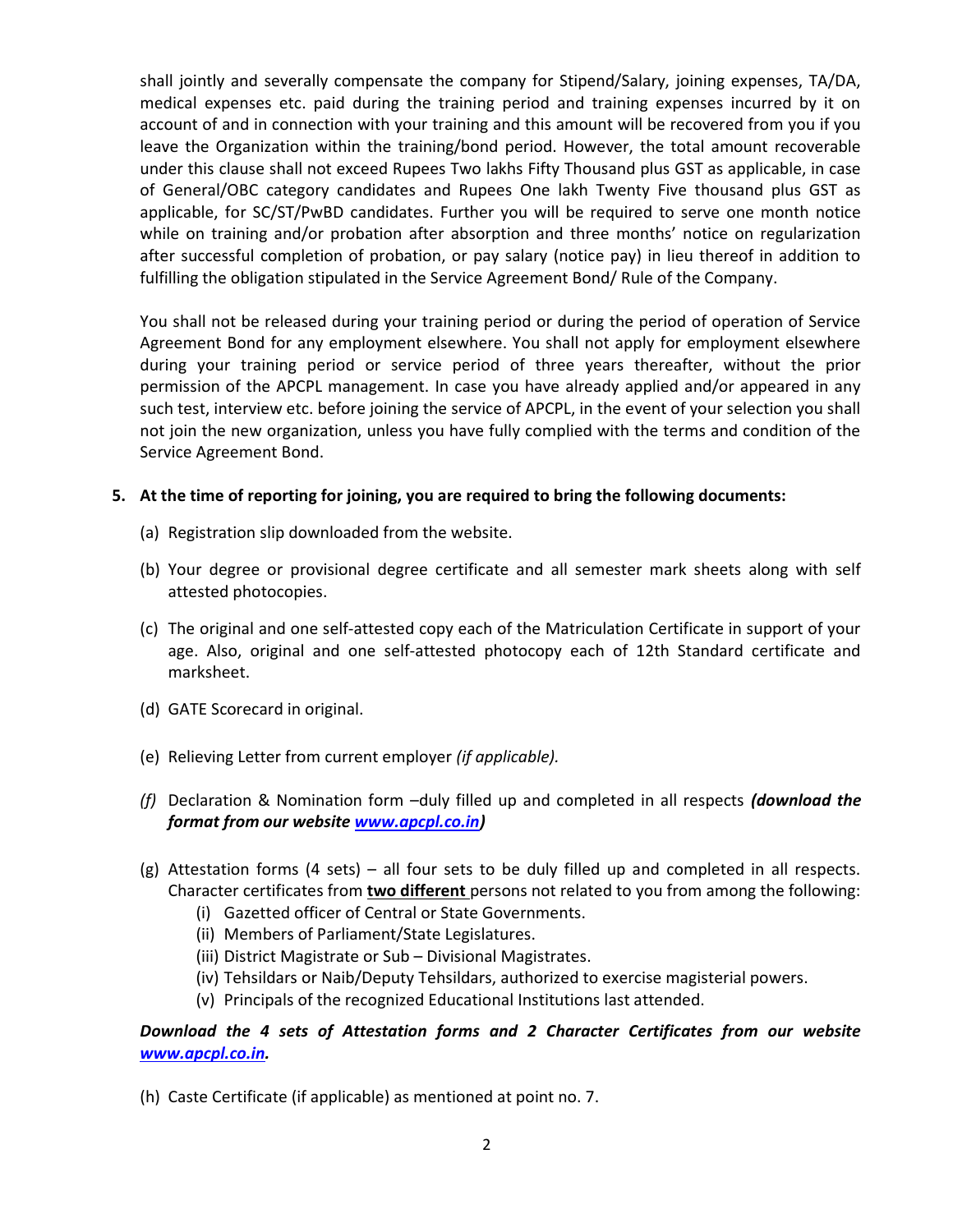(i) The Service Agreement Bond (format available on www.apcpl.co.in), duly signed by you and the person standing surety for you as per item no. 4 of the enclosed terms and conditions of appointment. Guidelines for completing the Bond proforma are given in Annexure-V (available on www.apcpl.co.in). You are advised to study the guidelines carefully before executing the Bond. You may note that you shall not be allowed to join without the Service Agreement Bond completed in all respects.

### 6. Joining Expenses

You will be reimbursed Joining TA by Air(Economy Class)/AC-II tier train fare for self only, from the place to which this letter has been posted or the place from which you have actually travelled whichever is nearer to the place of reporting for joining for the purpose of training i.e. APCPL, Jharli by the shortest route. Reimbursement will be subject to production of original traveling ticket & Boarding Pass. No reimbursement will be made if you are declared medically unfit by APCPL medical board.

# 7. Applicable to candidates belonging to SC/ST/OBC/PwBD category

- (a) Candidate belonging to SC/ST/OBC community should bring the original caste certificate as per proforma issued by the competent authority prescribed by the Govt. of India alongwith a selfattested photocopy of the same. Candidates belonging to OBC – Non Creamy Layer are required to bring caste certificate from the Competent Authority, issued in the Current Year. Formats of caste certificate are available on www.apcpl.co.in.
- (b) Scheduled Caste candidates on adopting a religion other than Hinduism, Sikhism and Buddhism must intimate the change in their religion, immediately on such a change.
- (c) Persons with Benchmark disabilities (PwBDs) should bring the original Disability Certificate (disability of 40% and above) issued by the competent authority in the format prescribed on the website (www.apcpl.co.in) along with a self-attested photocopy of the same.
- (d) The appointment is provisional and is subject to the Caste/Tribe certificates being verified through the proper channel and if the verification reveals that the claim to belong to SC / ST / OBC / PwBD category as the case may be, is false, the services will be terminated forthwith/ without assigning any further reasons and without prejudice to such further action as may be taken under the provisions of the Indian Penal Code for production of false certificates.

#### 8. General

- (a) You will be subject to Company's Service Rules and Regulation including the Conduct, Discipline and Appeal Rules, and such other rules and administrative orders that may be in force from time to time during training and thereafter when you are regularized.
- (b) You will be required to furnish a certificate at the time of your joining duties that if already married, you have not more than one spouse living and that you will not contract another marriage without first obtaining permission of the Company not withstanding that such subsequent marriage is permissible under the personal law applicable to you.
- (c) Details about allowance / benefits and rules stated above are only indicative. They are subject to the detailed rules and orders in force from time to time.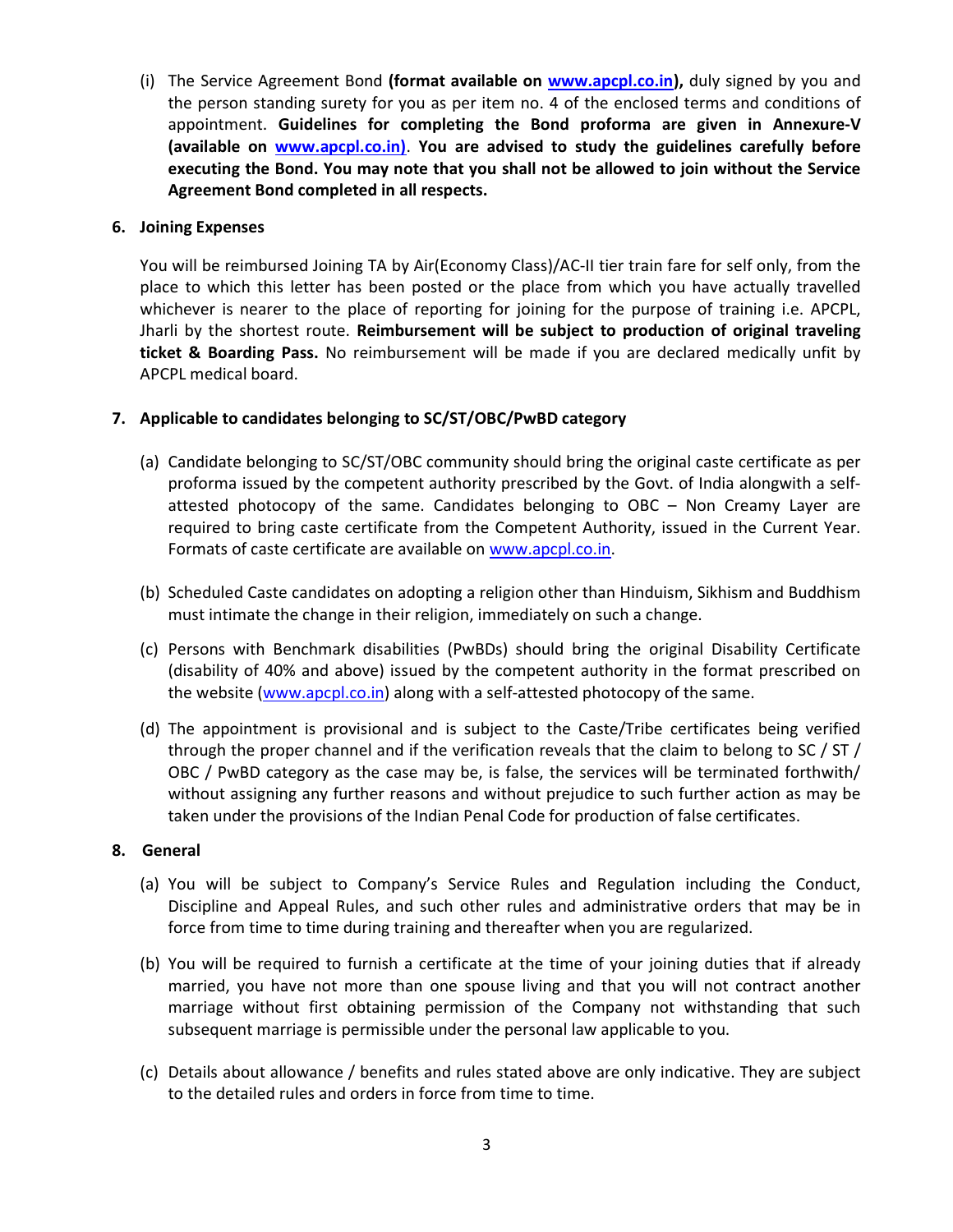(d) Your appointment is subject to:

(i) Verification of character and antecedents being found satisfactory. If found unsatisfactory, your services are liable to be terminated without assigning any reason or notice thereof, at any time during training or afterwards.

(ii)Your medical fitness as adjudged by APCPL Medical Board (details of APCPL standard and norms for medical fitness are available on our website www.apcpl.co.in) The decision of the Medical Board will be final.

Apart from the routine medical tests/examination that will be carried out in APCPL, you should not be suffering from any medical disability, illness, wound or injury which is likely to hamper your employability in APCPL, including posting at Project locations. In case it is detected at a later stage that you had concealed any information pertaining to your medical status, the company will be forced to cancel the offer of appointment. In case of such evidence coming to light after your joining, your services will be liable for termination without notice at any time and you will accordingly cease to be in the employment of the Company.

- (e) The designation assigned to you, from time to time, is subject to change depending upon work assignment.
- (f) Postings in the company are transferable. The company reserves the right to post you at any of its Units/Offices/Projects, JVs/Subsidiaries or any Govt. Deptt/Statutory Body/Public Sector Undertaking, anywhere in India or abroad, as per Rules/requirement.
- (g) Conduct, Discipline and Appeal Rules States, "No employee shall bring or attempt to bring outside influence to bear upon any Superior Authority to further his/her interest in respect of matters pertaining to his/her service in the company." Such actions are construed as misconduct and shall be viewed very seriously by the Management and action initiated as per rules of the Company.
- (h) The offer of appointment is liable to be withdrawn at any point before joining and if joined, liable for termination without notice if APCPL comes across any evidence/ knowledge that the qualification, caste/ category and/or any other particulars indicated by you in your application/ personal resume/ other forms/ formats submitted to APCPL are not recognized/ false/ misleading and /or amounts to suppression of information/ particulars / facts, which should have been brought to the notice of APCPL.
- (i) Inadvertent omission or commission or mistakes, if any appearing in the offer of appointment are liable to be rectified at any time before or after joining to bring the terms and conditions of offer in accordance with the extant policy/rules and regulations of the Company that may be in force from time to time.
- (j) You will be retired from the services of APCPL on attaining the age of superannuation.
- (k) Executive Trainees in APCPL are registered under the Apprenticeship Act and upon your joining as Trainee you will have to complete, as advised, necessary formalities there under.